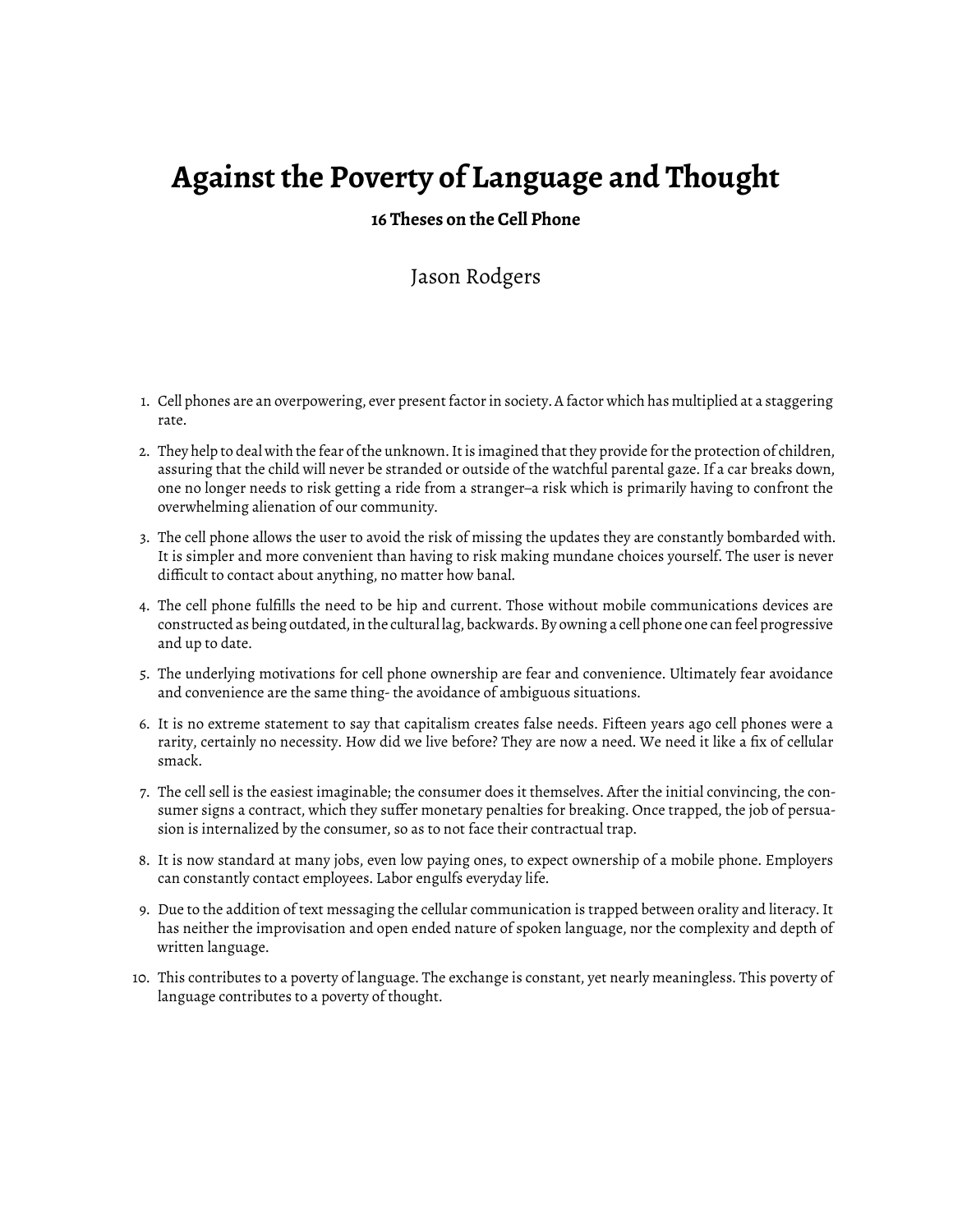- 11. The 911 system, required by law to be included on all cell phones, allows the location of any cell phone to be triangulated, via GPS, within a few yards. The communication device becomes a tracking device. The cell is a cell.
- 12. Paranoid? Maybe. After all, they can't be tracking everybody all the time; there are just too many people. Precisely the point. The 911 system fulfills the concept of the Panopticon analyzed by Michel Foucault. We know they can't be paying attention to everyone at every given moment. At the same time we know that they have the capability for surveillance on anyone at any given time.
- 13. This position causes the internalization of the control of surveillance. The oppressor is no longer a clear external force, it is now a formless totality which impersonally constrain us. This formlessness makes it difficult to remain autonomous against it; it can not be pinned down. Furthermore, the user knows that they consented.
- 14. Cellular technology is transforming man into a cyborg. The technology grows more ever present. The user becomes more and more integrated into the totality. McLuhan argued that the integrated circuit and the television were extensions of the nervous system. He seems to have been premature. The cell phone is closer to the realization of this extension of the neurological system. Remember, McLuhan's often forgotten companion point, every extension is also an amputation.
- 15. The cell phone is becoming a permanent extension. It is responded to nearly automatically. This interaction forms a feedback system; a cybernetic system. What thoughts are ours, in this cybernetic system? This cybernetic transformation is particularly noticeable in the case of ear pieces and other hands free devices.
- 16. The question this brings up is not one of right and wrong. It is a matter of admitting that these devices cause major shifts and determining if these shifts are what we actually want. It has been pointed out to me that the picture I present may even be too optimistic.

As for my participation in these shifts, I refuse and resist. Jason Rodgers publishes *Media Junky* and *Psionic Plastic Joy* from PO Box 138, Wilton NH 03086